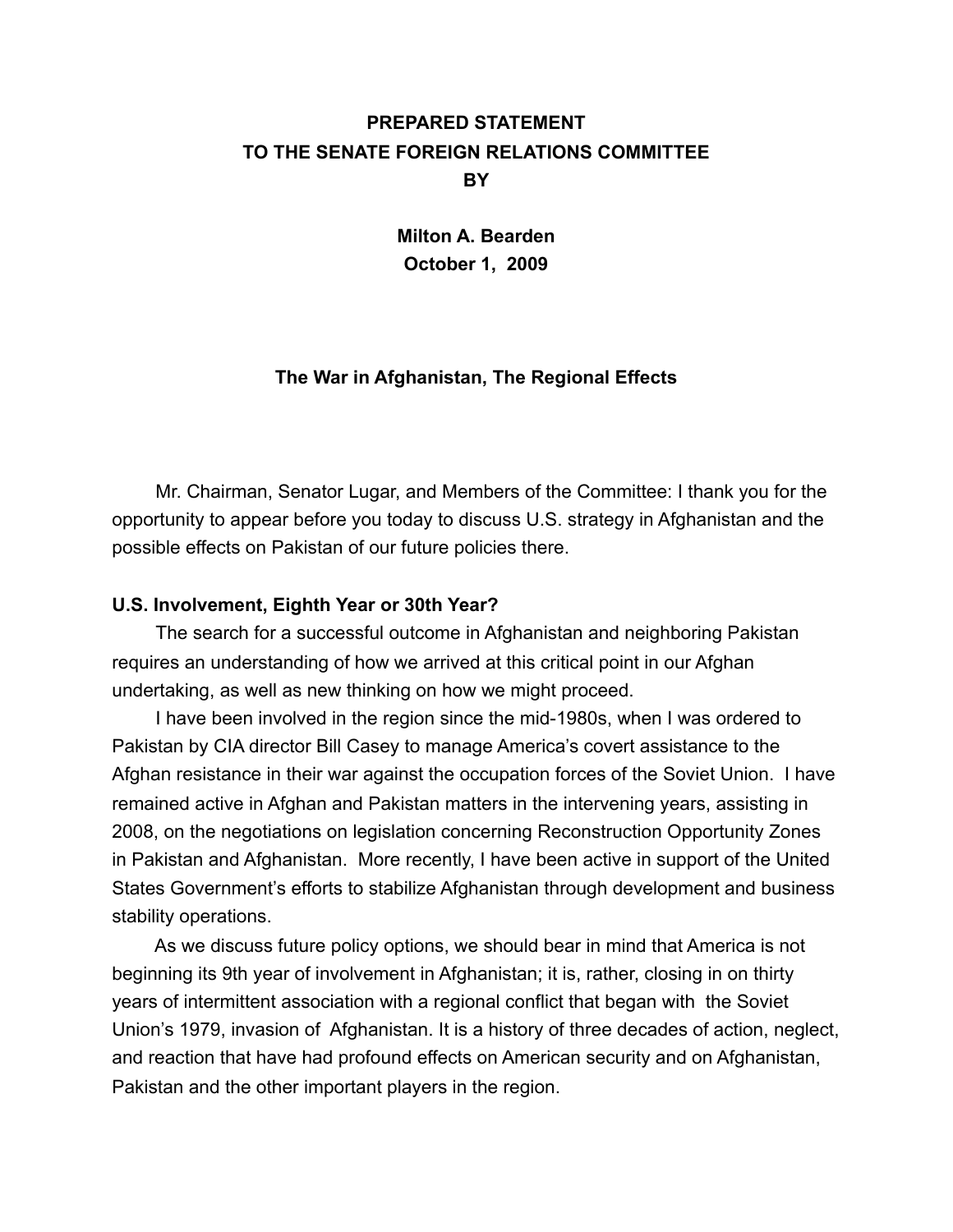#### **The Soviet Debacle**

 The Soviet invasion in 1979, was a gross miscalculation by the Soviet Politburo led by the ailing General Secretary Leonid Brezhnev. The Soviet leader concluded at the time that a limited contingent of Soviet forces would have the "Afghan affair" cleared up before the Americans might even take notice, weakened as America was, he believed, by its retreat from Southeast Asia and preoccupied by its hostage drama in Teheran. The initial Soviet foray was predictably and brutally efficient. The troublesome Afghan leader, Hafizullah Amin, was assassinated; Kabul was secured; and the Soviet's chosen "emir", Babrak Karmal, was installed at the helm. But then events reverted to the traditional Afghan rhythm, taking on a life of their own. By the fifth year of occupation, the Soviet 40th Army had grown from its original limited contingent to a country-wide occupation force of around 120,000. As the Soviet forces grew, so did the Afghan resistance. Though impossible to quantify accurately, by midpoint in the Soviet war there were probably about 250,000 full or part-time Afghan mujaheddin fighters. Soviet forces were constrained by the harsh terrain and infrastructural limitations to no more than about 150,000 troops before their supply lines would fray. They settled for about 120,000 over their ten year occupation, a number more than adequate to fuel a fullblown insurgency, but never enough to defeat it.

 By late 1986, Soviet efforts began to falter, and the new leader in the Kremlin, the fourth in as many years, Mikhail Gorbachev, declared the war a "bleeding wound". He gave his commanders a year to "turn it around". They couldn't; and by the end of the fighting season of 1987, diplomatic activity intensified. On April 14, 1988, The Soviets signed the Geneva Accords ending their occupation; ten months later, they were out of Afghanistan.

And America turned its attention elsewhere.

 In the nine years of their Afghan adventure, Soviet losses were at least fifteen thousand troops killed, tens of thousands more wounded and thousands dead from disease. The Afghan population suffered horrendous losses -- more than a million dead, about twice that number injured, and six million driven into internal and external exile. It is instructive to view these numbers against those of the current American effort. While Afghan civilian casualties caused by coalition forces today average somewhat less than 1,000 per year, civilian casualties during the Soviet occupation averaged around 100,000 per year.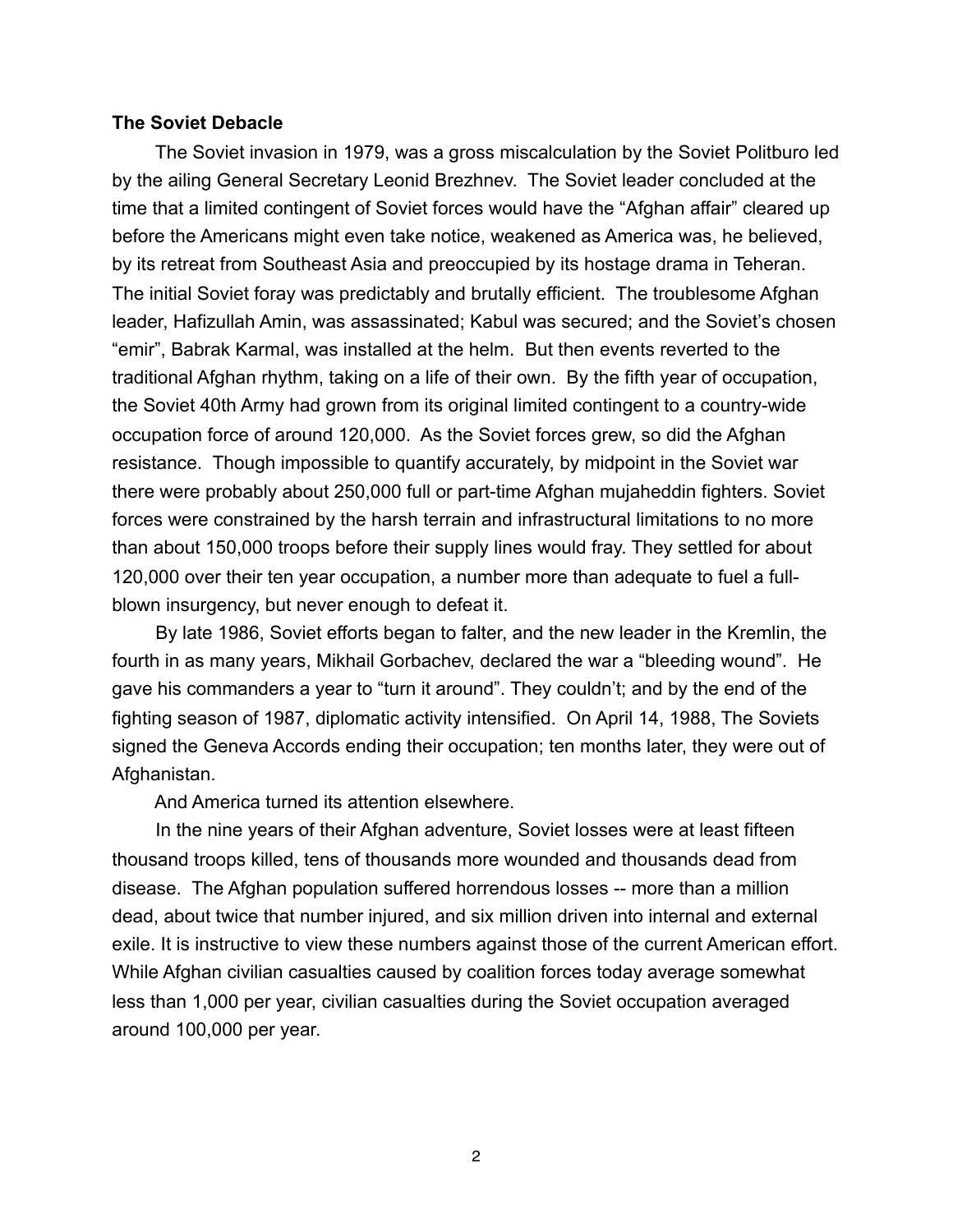#### **Pakistan and the Pashtun Question**

As it turned its attention away from Afghanistan, with civil war and chaos replacing hard fought victory, the United States would also adjust its relationship with Pakistan. No longer able to stave off congressionally mandated sanctions triggered by its nuclear weapons development program, Pakistan fell out of Washington's favor. In 1990, strict sanctions were imposed on Pakistan, and military-to-military contacts were cut. Those measures would remain in place for more than a decade, during which the U.S.- Pakistan alliance that dated back to the 1950s and the Baghdad Pact would change dramatically. The abrupt reversals in the bilateral relationship created an almost irreconcilable conviction within Pakistani military circles, and in particular the ISI, that the U.S. will always leave Pakistan in the lurch when it decides once again to retire from the region, views that officers in the Pakistan Army and the ISI have conveyed to me on many occasions in the past. That discussion is once again at heated levels in Pakistan today, as it is in the United States. The consequences, therefore, of any decision to increase or diminish the U.S. effort in Afghanistan will have far reaching effects in Pakistan.

Pakistan's role, led by Inter-Services Intelligence (ISI) during the 1980s had been central to the defeat of Soviet forces in Afghanistan. Not only did Pakistan serve as the conduit for all U.S. and international aid to the Afghan resistance and the population, but its Pashtun North West Frontier Province provided both safe haven for the the Afghan mujaheddin and refuge for their families. The Pashtuns of Pakistan were also an endless source of recruits for the Afghan resistance. These tribals straddling the Durand Line recognize the British demarkation of their lands only when it is to their rare advantage; otherwise "zero line", as they call it, is largely ignored. Any outside force fighting Pashtuns in Afghanistan, therefore, will also have to deal with the Pashtuns in Pakistan.

 Every foreign occupation of Afghanistan eventually ends up as a fight with the Pashtun tribals. That was true during the 19th century British era and the Soviet era that followed a century later. It is true today. It is part of the Afghan playbook, as written by the Afghans themselves, and followed by each consecutive outside power that ventures in. The Pashtun population confronting those outside forces who march into Afghanistan includes not only the roughly 15 million in Afghanistan, but the 25 million or so in Pakistan, as well. Pashtuns will always rise to the fight, but they can also quiet down once a threat subsides, or if a proper deal is offered.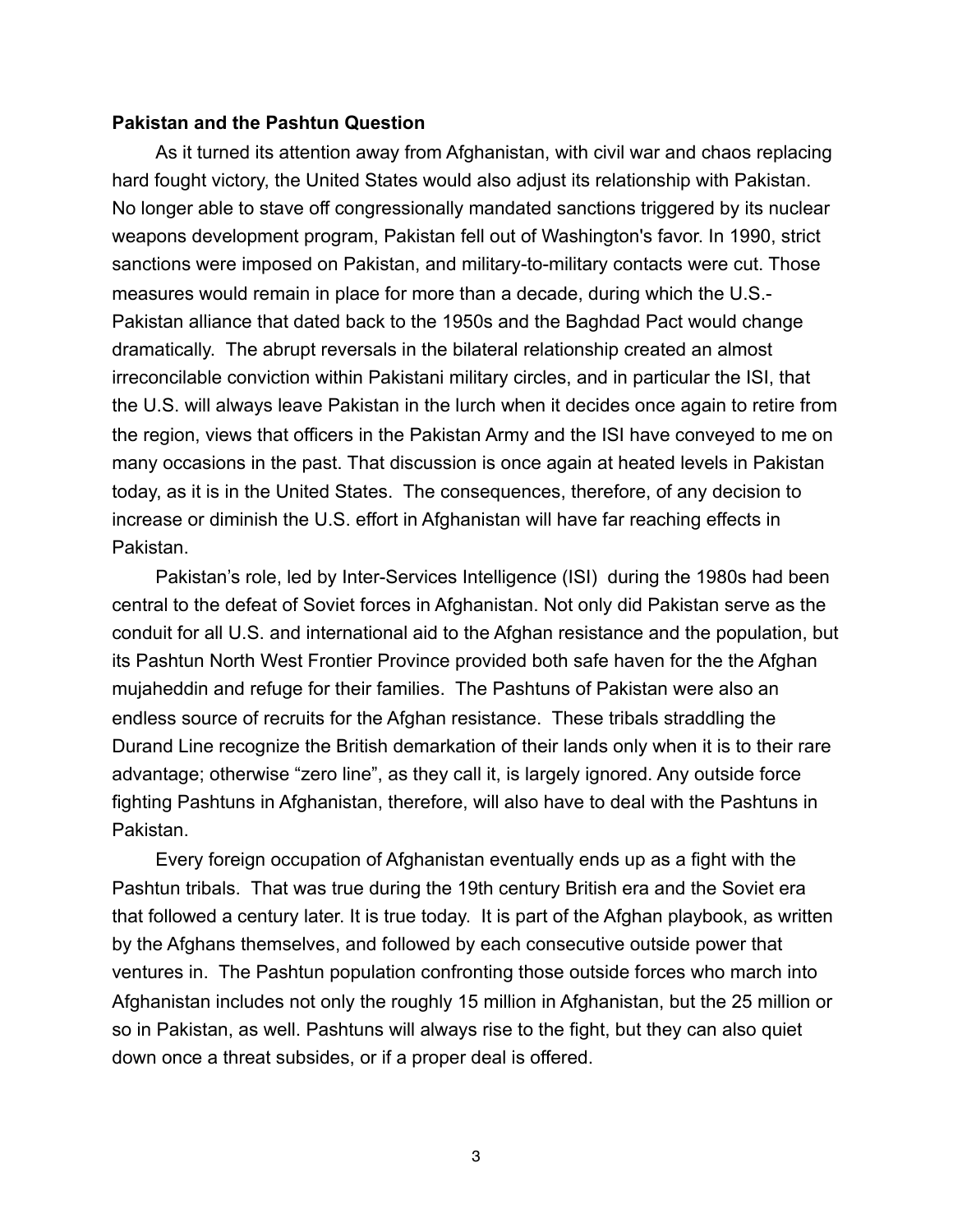### **The Indian Question**

 Any oral history of Pakistan invariably begins with the line, "in the beginning, there was India". As the current phase of American operations in Afghanistan enters its ninth year, India has become firmly entrenched in what has always been viewed by Pakistan as it's rear area. After the United States, India is the second largest contributor to Afghan development projects. Working with Iran, India is developing the Iranian port of Chabahar on the Arabian Sea coast near the Gulf of Oman. Chabahar will provide India access to oil and gas resources in Iran and the Central Asian states. Plans for road and rail construction linking Afghanistan and Chabahar port by the Indian government are also ambitious, as are burgeoning contacts at all levels between the Indian and Afghan governments. Afghan President Karzai, was educated in India, and is viewed by most Pakistanis as beholden to New Delhi. Never, in the past thirty years, has Afghanistan appeared so potentially hostile to Pakistan and friendly to India.

 Though Pakistani concerns over Indian involvement in Afghanistan have in the past been dismissed by American officials as overwrought, they are nonetheless real; and it is correct that these concerns are being taken more seriously now by the United States. Pakistan Army and ISI officers I have known over the years have been realistic in conveying to me their deep concerns regarding India, a country with which they have fought three costly wars. Indeed, General McChrystal, in his Commander's Initial Assessment dated August 30, 2009, correctly acknowledges the delicacy of Indian involvement in Afghanistan as it impacts in Pakistan. McChrystal writes, "Indian political and economic influence is increasing in Afghanistan, including significant development efforts and financial investment. In addition, the current Afghan government is perceived by Islamabad to be pro-Indian." McChrystal also points out that increasing Indian influence in Afghanistan is likely to exacerbate regional tensions and encourage Pakistani countermeasures in Afghanistan or India.

 If there were a precipitous reduction of American force in Afghanistan, or an outright withdrawal, we should expect the Pakistani government and its military, including a very capable ISI, to take whatever measures they thought necessary counter Indian influence in Afghanistan. Such an escalation could rapidly increase and amplify the regional tensions, with perhaps disastrous consequences. The Pakistan Army has had the vision of creating what it called a Strategic Regional Consensus, a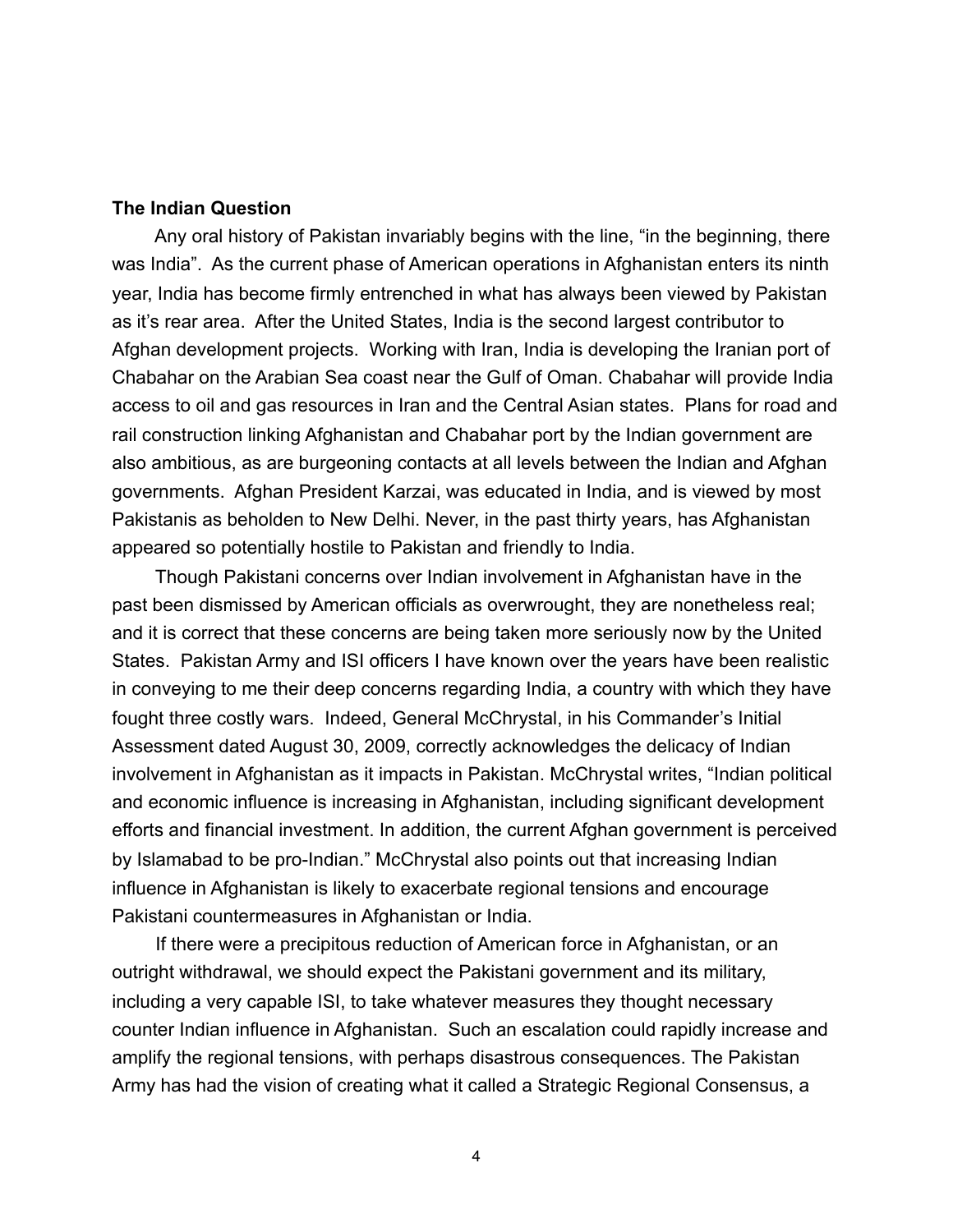loose nexus between Pakistan, Afghanistan, Iran, and Turkey as a massive and secure rear area for its 60 year confrontation with India. Those dreams, first explained to me by the late President Muhammad Zia ul-Haq, were never realized, and their time may have passed; but were the United States to retire from the field in Afghanistan, a new, and more risky jockeying between nuclear-armed Pakistan and India would most surely ensue. This would prompt even greater Afghan-Indian collaboration, which would only fuel Pakistani conviction that Afghanistan is becoming an "Indian garrison". The prospects for miscalculation in such an atmosphere are grave.

#### **The Regional Players**

 Below the noise level of military operations is the involvement of other regional players in what is developing into a modern version of a Central Asian Great Game. China, viewed by Pakistan as its most reliable ally, is jockeying for position in Afghanistan, partly as a counterweight to growing Indian influence and partly to advance its own long-term economic goals in the region -- the quest for natural resources. China has also built a new, turnkey Pakistani port at Gwadar on the Arabian Sea, in Pakistan's Baluchistan Province, a project China acknowledges as having strategic value matching that of the Karakoram Highway, completed by the Chinese in 1986, and linking Pakistan with Xinjiang. In addition to Gwadar serving as a potential Chinese naval anchor, Beijing is also interested in turning it into an energy-transport hub by building an oil pipeline from Gwadar into China's [Xinjiang](http://en.wikipedia.org/wiki/Xinjiang). The planned pipeline will carry crude oil from [Arab](http://en.wikipedia.org/wiki/Arab) and [African](http://en.wikipedia.org/wiki/African) sources. Inside Afghanistan, China has secured an interest in the the huge (estimated \$88 billion) copper deposits in Aynak, in Logar Province south of Kabul. China is also interested in in the massive iron deposits in Hajigak, west of Kabul.

 Hydrocarbon and mineral deposits in the arc from Herat in the west, across northern Afghanistan are in play with Iran, China and Russia. In effect, the other regional players are busily setting the stage for exploitation of Afghanistan's natural resources, while the United States remains bogged down with the war. This should change.

#### **The Future of U.S. Military Operations in Afghanistan**

The default position on whether a foreign power should or should not venture into Afghanistan with large scale forces is usually a simple, "don't go." But America is eight long and troubled years beyond any reconsideration of that default position. We're in, and we have to see it through, if only with a greatly redirected strategy. Though the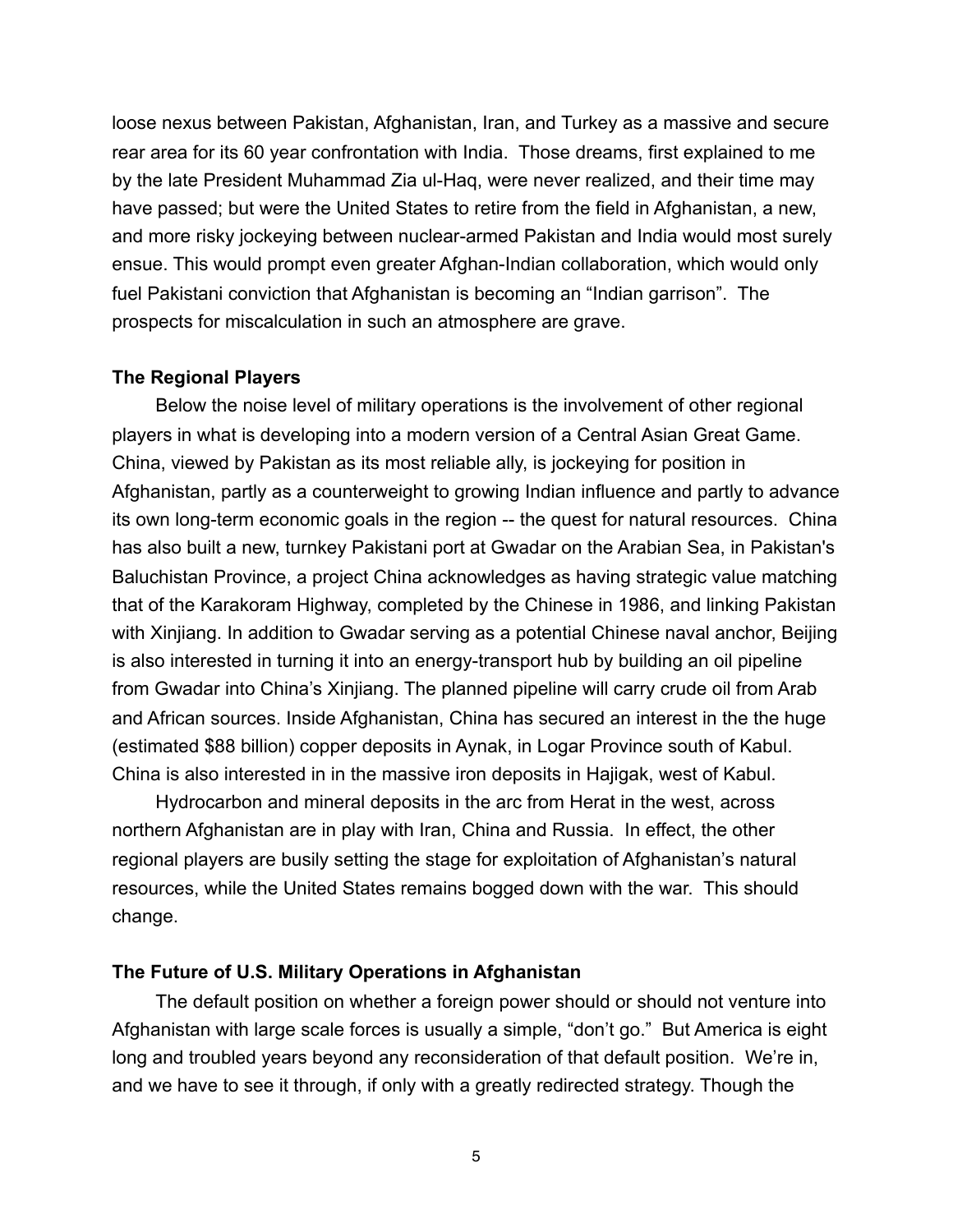initial American contingent that toppled the Taliban regime and set Al Qaeda on the run involved less than 300 American special operations forces and CIA officers, U.S. and international forces now number around 100,000, with a mission that seems unclear to both its critics and its supporters. Some Afghans see the American role as simply protecting a corrupt government and the status quo; many more Pashtuns see the U.S. as the protectors of a Tajik Panjshiri-controlled government.

 The current debate seems to center on whether or not to increase U.S. forces by as many as 40,000 additional troops. If the troop increases are intended to advance a new strategy designed to to allow a modicum of security and justice to develop, perhaps guided by the Afghans themselves, and to create an economic stake that would become available to more Afghans, such increases could be a good idea. If, however, the increases are considered a 'surge' to feed greater levels of kinetic operations, such a strategy will likely fail as the war escalates. Thoughtful Soviet post war assessments of their Afghan debacle have concluded that with anything less than half a million troops on the ground, no outside force could expect to "pacify" Afghanistan. In reaching that conclusion, Soviet analysts were also aware of the sheer impossibility of supporting a force of that size, even with Afghanistan being contiguous to the USSR. That analysis, and the constraints included in it, apply to the American intervention today. A marginal surge in support of a military solution will accomplish little, absent a new, broader strategy.

# **A Way Forward**

 In addition to creating the conditions for greater security and justice for the Afghan people, the United States might use its stewardship in Afghanistan to work toward an orderly marshaling of the regional players in developing that country's natural resources, deriving, in the process, the maximum possible benefit to the Afghan people themselves. Instead of a free for all race for Afghanistan's resources, the United States could provide the leadership to ensure that the regional players contribute to Afghan stability as they pursue their own valid and vital economic interests, rather than revive the zero sum game that has characterized competition in Afghanistan over the last eight years. Any outside investment in Afghanistan should have the positive effect of providing alternatives to endless conflict for Afghans, most of whom would make the right choices if offered security, justice and a stake in an economy. Only the United States can make that happen.